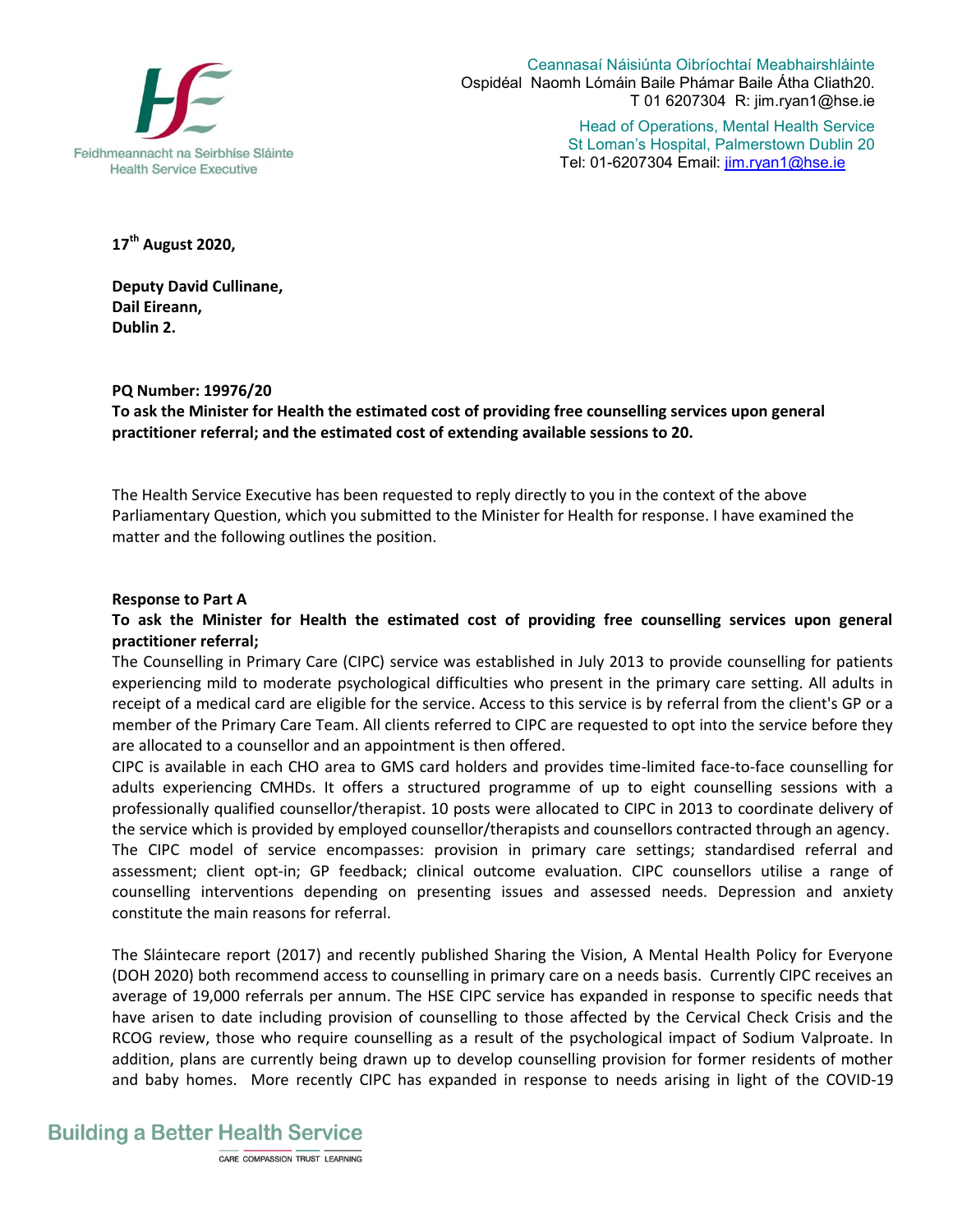

Ceannasaí Náisiúnta Oibríochtaí Meabhairshláinte Ospidéal Naomh Lómáin Baile Phámar Baile Átha Cliath20. T 01 6207304 R: jim.ryan1@hse.ie

> Head of Operations, Mental Health Service St Loman's Hospital, Palmerstown Dublin 20 Tel: 01-6207304 Email: jim.ryan1@hse.ie

pandemic with local service developments including provision of bereavement counselling, and counselling to those impacted directly as a result of COVID-19. CIPC has responded to these needs as they have arisen however the service is experiencing significant strain in terms of operational infrastructure which has not developed in tandem with increased demand for the service.

The national budget for the CIPC service is currently €7.4 milllion. This is used to provide counselling in primary care of up to 8 sessions to those with a medical card. Those with medical cards make up approximately one third of the population. Therefore it could be expected that expanding this service to the entire population would involve a threefold increase in budget (**a further 14.8 million in budget**). Moving to a model of universal service provision will require significant investment in the CIPC service to enable it to respond to expected demand.

Some work has begun in relation to scoping out what would be required to create a universally accessible counselling service. "The Development of HSE Adult Counselling Services: Future Planning" (HSE NCS, 2015) report commissioned by the HSE National Director of MH recommended that the CIPC model be developed to offer counselling to all adults in the population. This report outlines a model for service development and highlights the requirements that need to be in place to provide a universally accessed service.

# These include:

### **Additional Infrastructure:**

 Additional counselling accommodation particularly in light of social distancing requirements due to COVID-19 which has reduced current accommodation capacity within CIPC.

#### **Business support and administration**:

- Administration support to ensure a responsive service to the public
- IT infrastructure and support to enable the service to operate efficiently when expanded

# **Enhanced clinical capacity:**

- Additional Counsellor/therapists in each service are required to ensure timely provision.
- To create the necessary clinical governance infrastructure required to ensure services can respond to additional service demands a Senior Counsellor/Therapist Grade is required for each service. A Senior Counsellor/Therapist will provide case management supervision, clinical oversight, coordinate service delivery and ensure service quality.

#### **Response to Part B**

# **The estimated cost of extending available sessions to 20**

Decisions about the number of counselling sessions to be offered to a client should be evidence based and made following clinical assessment of identified client need, the client's capacity to utilise counselling and to complete a course of treatment. In general clients who want help with more severe problems [i.e. more significant symptoms, of longer duration] will need more treatment sessions to achieve recovery. Research in